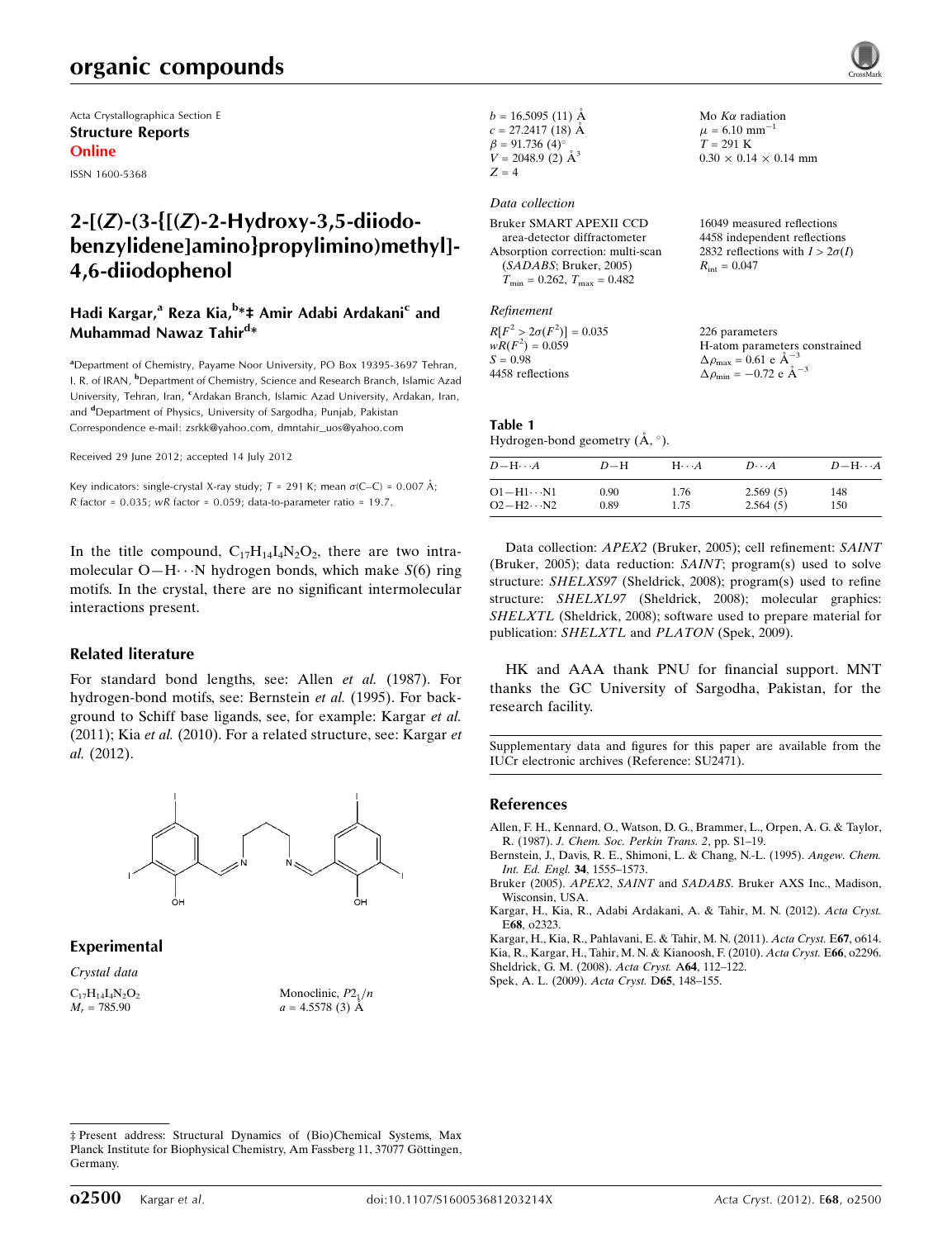# **supplementary materials**

*Acta Cryst.* (2012). E**68**, o2500 [doi:10.1107/S160053681203214X]

# **2-[(***Z***)-(3-{[(***Z***)-2-Hydroxy-3,5-diiodobenzylidene]amino}propylimino) methyl]-4,6-diiodophenol**

### **Hadi Kargar, Reza Kia, Amir Adabi Ardakani and Muhammad Nawaz Tahir**

### **Comment**

In continuation of our work on the crystal structures of Schiff base ligands (Kargar *et al.*, 2011; Kia *et al.*, 2010), we synthesizes and carried out the X-ray structure analysis of the title compound.

In the title compound, Fig. 1, a potential tetradentate Schiff base ligand, there are two intramolecular O—H···N hydrogen bonds (Table 1) that make *S(6)* ring motifs (Bernstein *et al.*, 1995). The bond lengths (Allen *et al.*, 1987) and angles are within the normal ranges and are comparable to those reported for a similar structure (Kargar *et al.*, 2012). In the crystal, there are no significant intermolecular interactions present.

#### **Experimental**

The title compound was synthesized by adding 3,5-dibromosalicylaldehyde (2 mmol) to a solution of propylenediamine (1 mmol) in ethanol (30 ml). The mixture was refluxed with stirring for 30 min. The resultant solution was filtered. Lightyellow prismatic single crystals of the title compound, suitable for *X*-ray structure determination, were obtained by recrystallization from ethanol by slow evaporation of the solvents at room temperature over several days.

#### **Refinement**

The OH H atoms were located in a difference Fourier map and were constrained to ride on the parent O atom with U<sub>iso</sub>(H)  $= 1.5$ U<sub>eq</sub>(O). The C-bound H atoms were included in calculated positions and treated as riding atoms: C-H = 0.93 and 0.97 Å, with  $U_{iso}(H) = 1.2U_{eq}(C)$ .

#### **Computing details**

Data collection: *APEX2* (Bruker, 2005); cell refinement: *SAINT* (Bruker, 2005); data reduction: *SAINT* (Bruker, 2005); program(s) used to solve structure: *SHELXS97* (Sheldrick, 2008); program(s) used to refine structure: *SHELXL97* (Sheldrick, 2008); molecular graphics: *SHELXTL* (Sheldrick, 2008); software used to prepare material for publication: *SHELXTL* (Sheldrick, 2008) and *PLATON* (Spek, 2009).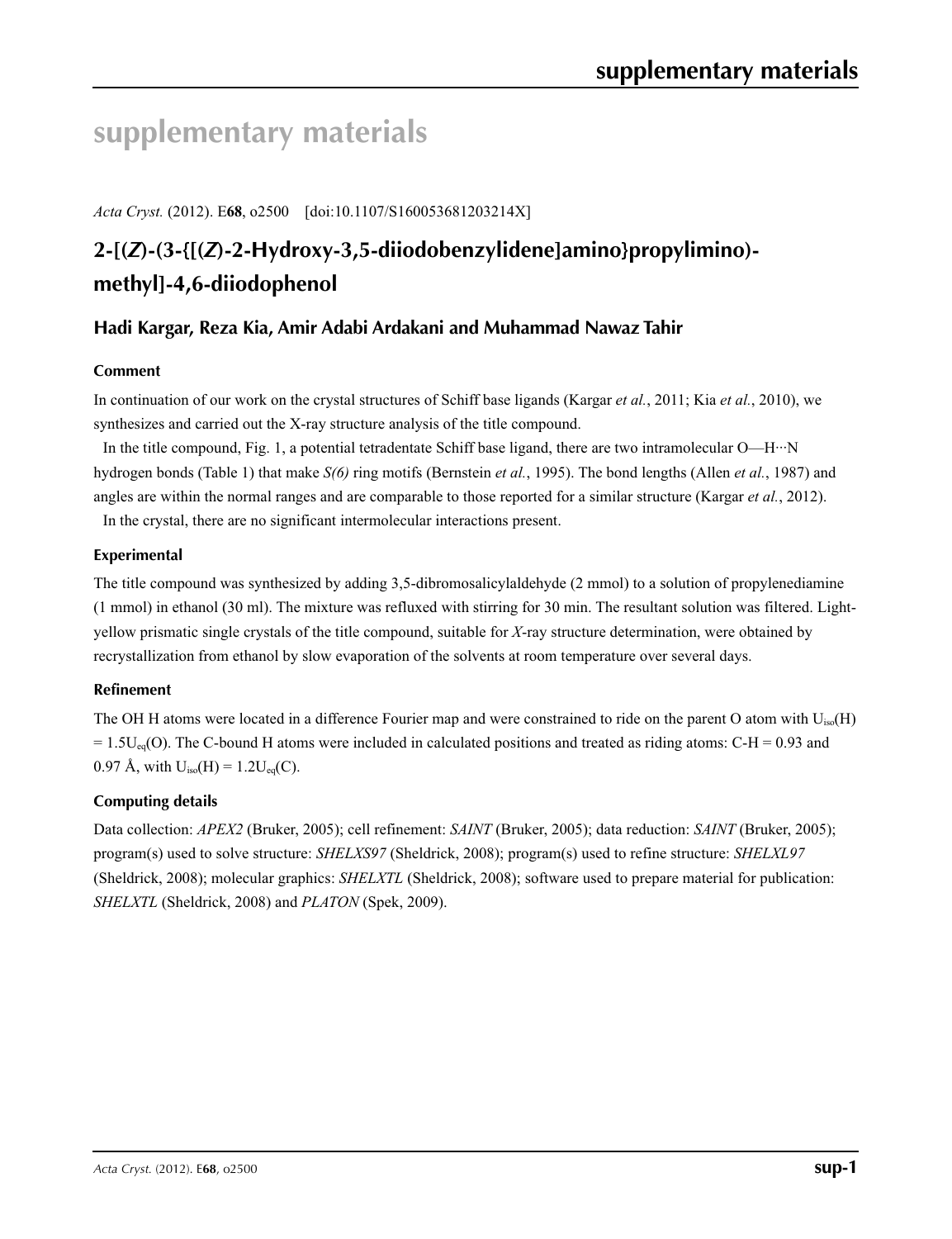

#### **Figure 1**

The molecular structure of the title compound, showing 40% probability displacement ellipsoids and the atomic numbering.

#### **2-[(***Z***)-(3-{[(***Z***)-2-Hydroxy-3,5- diiodobenzylidene]amino}propylimino)methyl]-4,6-diiodophenol**

*Crystal data*

 $C_{17}H_{14}I_4N_2O_2$  $M_r = 785.90$ Monoclinic,  $P2_1/n$ Hall symbol: -P 2yn  $a = 4.5578(3)$  Å  $b = 16.5095(11)$  Å  $c = 27.2417(18)$  Å  $\beta$  = 91.736 (4)<sup>o</sup>  $V = 2048.9$  (2)  $\AA$ <sup>3</sup>  $Z = 4$ 

#### *Data collection*

Bruker SMART APEXII CCD area-detector diffractometer Radiation source: fine-focus sealed tube Graphite monochromator *φ* and *ω* scans Absorption correction: multi-scan (*SADABS*; Bruker, 2005)  $T_{\text{min}} = 0.262$ ,  $T_{\text{max}} = 0.482$ 

#### *Refinement*

Refinement on *F*<sup>2</sup> Least-squares matrix: full *R*[ $F^2 > 2\sigma(F^2)$ ] = 0.035  $wR(F^2) = 0.059$  $S = 0.98$ 4458 reflections 226 parameters 0 restraints Primary atom site location: structure-invariant direct methods

 $F(000) = 1432$  $D_x = 2.548$  Mg m<sup>-3</sup> Mo *Kα* radiation,  $\lambda = 0.71073$  Å Cell parameters from 2453 reflections  $\theta$  = 2.5–27.5°  $\mu$  = 6.10 mm<sup>-1</sup> *T* = 291 K Needle, light-yellow  $0.30 \times 0.14 \times 0.14$  mm

16049 measured reflections 4458 independent reflections 2832 reflections with  $I > 2\sigma(I)$  $R_{\text{int}} = 0.047$  $\theta_{\text{max}} = 27.1^{\circ}, \theta_{\text{min}} = 1.4^{\circ}$  $h = -5 \rightarrow 5$  $k = -21 \rightarrow 17$ *l* = −34→34

Secondary atom site location: difference Fourier map Hydrogen site location: inferred from neighbouring sites H-atom parameters constrained  $w = 1/[\sigma^2 (F_o^2) + (0.0161P)^2]$ where  $P = (F_o^2 + 2F_c^2)/3$  $(\Delta/\sigma)_{\text{max}} = 0.002$  $Δρ<sub>max</sub> = 0.61 e Å<sup>-3</sup>$ Δ*ρ*min = −0.72 e Å−3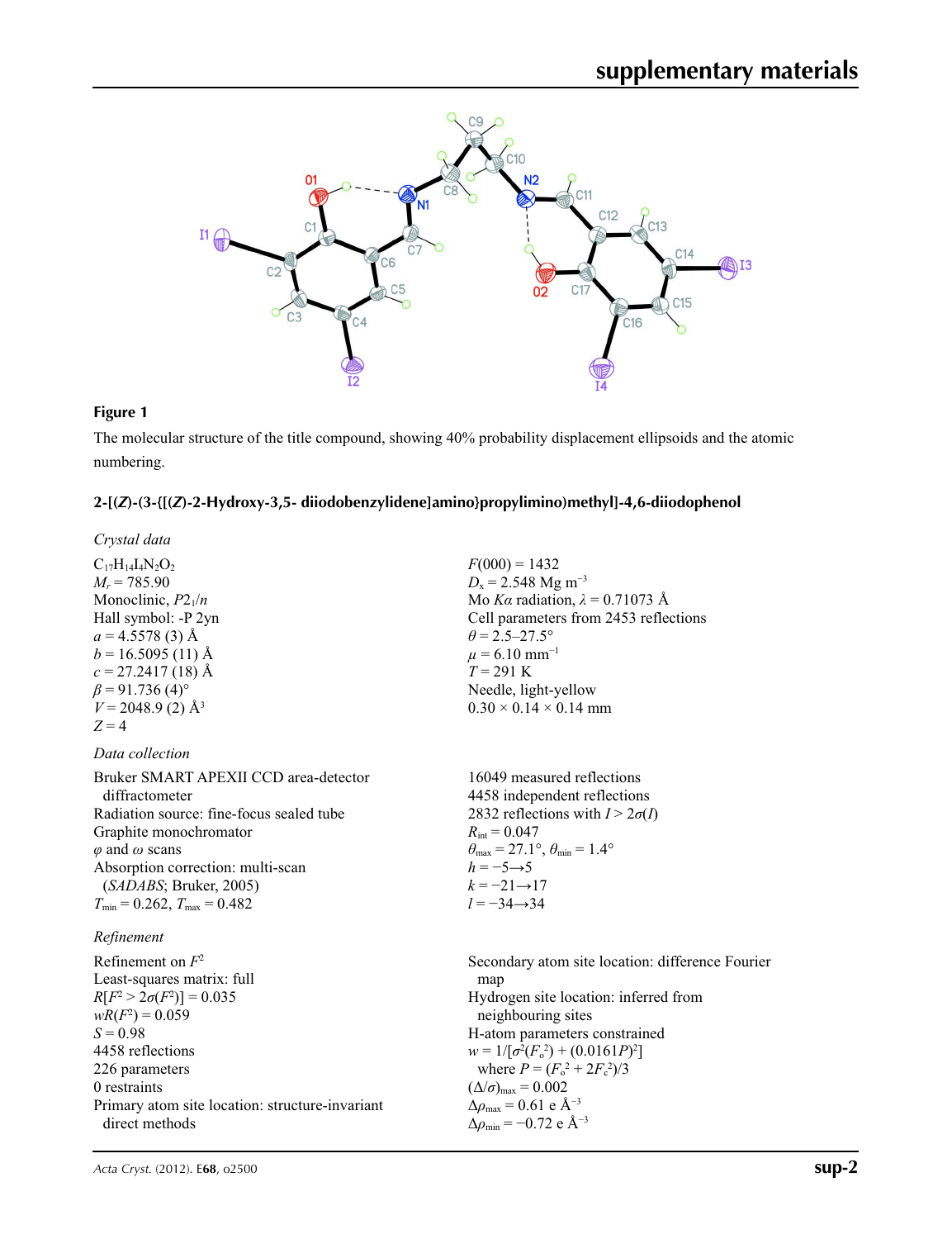#### *Special details*

**Geometry**. All esds (except the esd in the dihedral angle between two l.s. planes) are estimated using the full covariance matrix. The cell esds are taken into account individually in the estimation of esds in distances, angles and torsion angles; correlations between esds in cell parameters are only used when they are defined by crystal symmetry. An approximate (isotropic) treatment of cell esds is used for estimating esds involving l.s. planes.

**Refinement**. Refinement of  $F^2$  against ALL reflections. The weighted R-factor wR and goodness of fit S are based on  $F^2$ , conventional R-factors R are based on F, with F set to zero for negative  $F^2$ . The threshold expression of  $F^2 > 2 \text{sigma}(F^2)$  is used only for calculating R-factors(gt) etc. and is not relevant to the choice of reflections for refinement. R-factors based on  $F<sup>2</sup>$  are statistically about twice as large as those based on F, and R- factors based on ALL data will be even larger.

*x*  $\qquad \qquad y$   $\qquad \qquad z$   $U_{\text{iso}}^{*}/U_{\text{eq}}$  $11 -0.84612(9)$  1.18172 (2) 0.147565 (15) 0.05342 (13)  $12 -0.80900(9)$  0.88529 (2) 0.274765 (14) 0.05293 (13) I3 0.66705 (10) 0.36716 (2) 0.091322 (16) 0.06029 (14) I4 0.86332 (9) 0.67131 (2) 0.208721 (14) 0.05504 (13) O1  $-0.4461(7)$   $1.0651(2)$   $0.08517(12)$   $0.0406(9)$ H1  $-0.3177$  1.0345 0.0688 0.061\* O2  $0.4376(7)$   $0.7341(2)$   $0.12415(12)$   $0.0446(9)$ H2 0.2946 0.7497 0.1030 0.067\* N1 −0.1123 (8) 0.9443 (2) 0.06648 (15) 0.0350 (10) N2 0.0681 (9) 0.7303 (3) 0.05131 (15) 0.0395 (11) C1  $-0.5088(10)$   $1.0271(3)$   $0.12709(18)$   $0.0303(12)$ C2  $-0.6977(10)$   $1.0640(3)$   $0.16025(19)$   $0.0322(12)$ C3  $-0.7811 (11)$   $1.0236 (3)$   $0.20139 (19)$   $0.0377 (13)$ H3 −0.9105 1.0480 0.2226 0.045\* C4  $-0.6736 (11)$   $0.9465 (3)$   $0.21164 (17)$   $0.0341 (13)$  $C5$   $-0.4784(10)$   $0.9102(3)$   $0.18129(18)$   $0.0329(12)$ H5 −0.4028 0.8593 0.1890 0.040\*  $C6$   $-0.3933(10)$   $0.9501(3)$   $0.13875(18)$   $0.0294(12)$ C7  $-0.1787(10)$   $0.9141(3)$   $0.10729(18)$   $0.0342(13)$ H7  $-0.0857$  0.8666 0.1175 0.041\* C8 0.1172 (11) 0.9065 (3) 0.03753 (18) 0.0378 (13) H8A 0.2494 0.8767 0.0594 0.045\* H8B 0.2299 0.9487 0.0220 0.045\* C9  $-0.0043 \,(11)$   $0.8493 \,(3)$   $-0.00185 \,(18)$   $0.0391 \,(14)$ H9A 0.1530 0.8340 −0.0232 0.047\* H9B −0.1519 0.8776 −0.0217 0.047\* C10  $-0.1411(11)$   $0.7724(3)$   $0.01916(18)$   $0.0415(14)$ H10A  $-0.3131$  0.7867 0.0374 0.050\* H10B  $-0.2030$  0.7368  $-0.0075$  0.050\* C11 0.1244 (10) 0.6563 (3) 0.04552 (19) 0.0375 (13) H11 0.0295 0.6283 0.0200 0.045\* C12 0.3351 (10) 0.6128 (3) 0.07772 (19) 0.0351 (13) C13 0.3936 (11) 0.5311 (3) 0.07004 (19) 0.0407 (14) H13 0.3015 0.5036 0.0441 0.049\* C14 0.5879 (11) 0.4914 (3) 0.1010 (2) 0.0387 (13) C15 0.7236 (11) 0.5313 (3) 0.14057 (19) 0.0381 (13) H15 0.8510 0.5032 0.1618 0.046\*

*Fractional atomic coordinates and isotropic or equivalent isotropic displacement parameters (Å<sup>2</sup>)*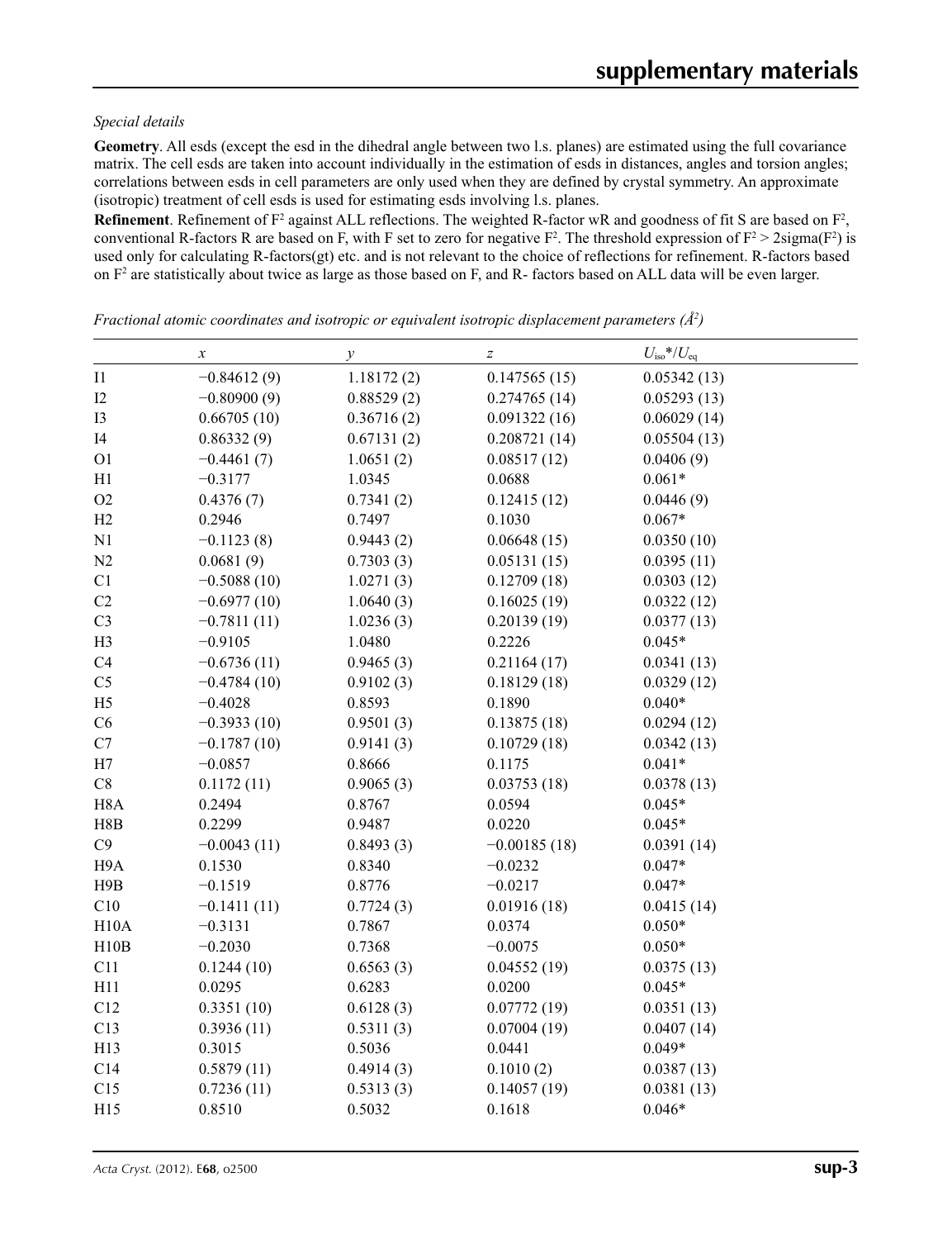# **supplementary materials**

| C <sub>16</sub> | 0.6701(11) | 0.6115(3) | 0.14830(18) | 0.0352(13) |
|-----------------|------------|-----------|-------------|------------|
| C <sub>17</sub> | 0.4795(11) | 0.6551(3) | 0.11703(19) | 0.0347(13) |

*Atomic displacement parameters (Å2 )*

|                | $U^{11}$  | $U^{22}$  | $U^{33}$  | $U^{12}$     | $U^{13}$      | $U^{23}$     |
|----------------|-----------|-----------|-----------|--------------|---------------|--------------|
| I1             | 0.0713(3) | 0.0303(2) | 0.0585(3) | 0.0101(2)    | $-0.0011(2)$  | $-0.0040(2)$ |
| I2             | 0.0675(3) | 0.0569(3) | 0.0348(2) | $-0.0083(2)$ | 0.00783(19)   | 0.0078(2)    |
| I3             | 0.0820(3) | 0.0365(2) | 0.0627(3) | 0.0121(2)    | 0.0063(2)     | $-0.0041(2)$ |
| I4             | 0.0633(3) | 0.0545(3) | 0.0467(2) | $-0.0014(2)$ | $-0.0092(2)$  | $-0.0021(2)$ |
| O <sub>1</sub> | 0.051(2)  | 0.033(2)  | 0.038(2)  | 0.0030(17)   | 0.0072(18)    | 0.0107(18)   |
| O <sub>2</sub> | 0.057(2)  | 0.031(2)  | 0.046(2)  | 0.0008(18)   | $-0.0050(19)$ | 0.0028(19)   |
| N1             | 0.034(3)  | 0.037(3)  | 0.034(3)  | $-0.001(2)$  | 0.004(2)      | 0.003(2)     |
| N2             | 0.042(3)  | 0.038(3)  | 0.039(3)  | 0.001(2)     | 0.001(2)      | 0.002(2)     |
| C1             | 0.034(3)  | 0.023(3)  | 0.033(3)  | $-0.010(2)$  | $-0.004(3)$   | 0.001(3)     |
| C <sub>2</sub> | 0.036(3)  | 0.019(3)  | 0.042(3)  | 0.001(2)     | $-0.003(3)$   | $-0.004(3)$  |
| C <sub>3</sub> | 0.044(3)  | 0.032(3)  | 0.038(3)  | $-0.001(3)$  | 0.006(3)      | $-0.010(3)$  |
| C <sub>4</sub> | 0.041(3)  | 0.033(3)  | 0.028(3)  | $-0.006(3)$  | 0.001(3)      | $-0.002(3)$  |
| C <sub>5</sub> | 0.038(3)  | 0.031(3)  | 0.029(3)  | 0.001(2)     | $-0.008(3)$   | 0.002(3)     |
| C6             | 0.032(3)  | 0.023(3)  | 0.032(3)  | $-0.001(2)$  | $-0.007(2)$   | $-0.002(2)$  |
| C7             | 0.035(3)  | 0.031(3)  | 0.037(3)  | 0.005(2)     | $-0.004(3)$   | $-0.001(3)$  |
| C8             | 0.037(3)  | 0.042(3)  | 0.035(3)  | 0.002(3)     | 0.007(3)      | 0.002(3)     |
| C9             | 0.041(3)  | 0.046(4)  | 0.031(3)  | 0.011(3)     | 0.001(3)      | 0.001(3)     |
| C10            | 0.038(3)  | 0.046(4)  | 0.039(3)  | 0.004(3)     | $-0.007(3)$   | $-0.005(3)$  |
| C11            | 0.034(3)  | 0.044(4)  | 0.035(3)  | $-0.001(3)$  | 0.004(3)      | 0.000(3)     |
| C12            | 0.033(3)  | 0.036(3)  | 0.037(3)  | $-0.001(3)$  | 0.007(3)      | 0.007(3)     |
| C13            | 0.046(4)  | 0.039(3)  | 0.038(3)  | $-0.002(3)$  | 0.010(3)      | $-0.005(3)$  |
| C14            | 0.041(3)  | 0.026(3)  | 0.049(4)  | 0.004(2)     | 0.011(3)      | $-0.003(3)$  |
| C15            | 0.043(3)  | 0.037(3)  | 0.035(3)  | 0.004(3)     | 0.005(3)      | 0.003(3)     |
| C16            | 0.038(3)  | 0.031(3)  | 0.037(3)  | $-0.002(3)$  | 0.003(3)      | 0.006(3)     |
| C17            | 0.039(3)  | 0.030(3)  | 0.035(3)  | $-0.004(3)$  | 0.014(3)      | 0.000(3)     |
|                |           |           |           |              |               |              |

### *Geometric parameters (Å, º)*

| $I1-C2$    | 2.083(5) | $C6-C7$      | 1.447(6) |  |
|------------|----------|--------------|----------|--|
| $I2-C4$    | 2.103(5) | $C7 - H7$    | 0.9300   |  |
| $I3 - C14$ | 2.100(5) | $C8-C9$      | 1.521(6) |  |
| $I4-C16$   | 2.091(5) | $C8 - H8A$   | 0.9700   |  |
| $O1 - C1$  | 1.341(5) | $C8 - H8B$   | 0.9700   |  |
| $O1 - H1$  | 0.9004   | $C9 - C10$   | 1.533(6) |  |
| $O2 - C17$ | 1.334(5) | $C9 - H9A$   | 0.9700   |  |
| $O2-H2$    | 0.8944   | $C9 - H9B$   | 0.9700   |  |
| $N1-C7$    | 1.264(6) | $C10-H10A$   | 0.9700   |  |
| $N1-C8$    | 1.468(6) | $C10 - H10B$ | 0.9700   |  |
| $N2$ —C11  | 1.260(6) | $C11 - C12$  | 1.468(7) |  |
| $N2 - C10$ | 1.452(6) | $C11 - H11$  | 0.9300   |  |
| $C1-C2$    | 1.405(6) | $C12-C13$    | 1.392(6) |  |
| $C1-C6$    | 1.409(6) | $C12 - C17$  | 1.422(7) |  |
| $C2-C3$    | 1.367(6) | $C13 - C14$  | 1.372(7) |  |
| $C3-C4$    | 1.390(7) | $C13 - H13$  | 0.9300   |  |
|            |          |              |          |  |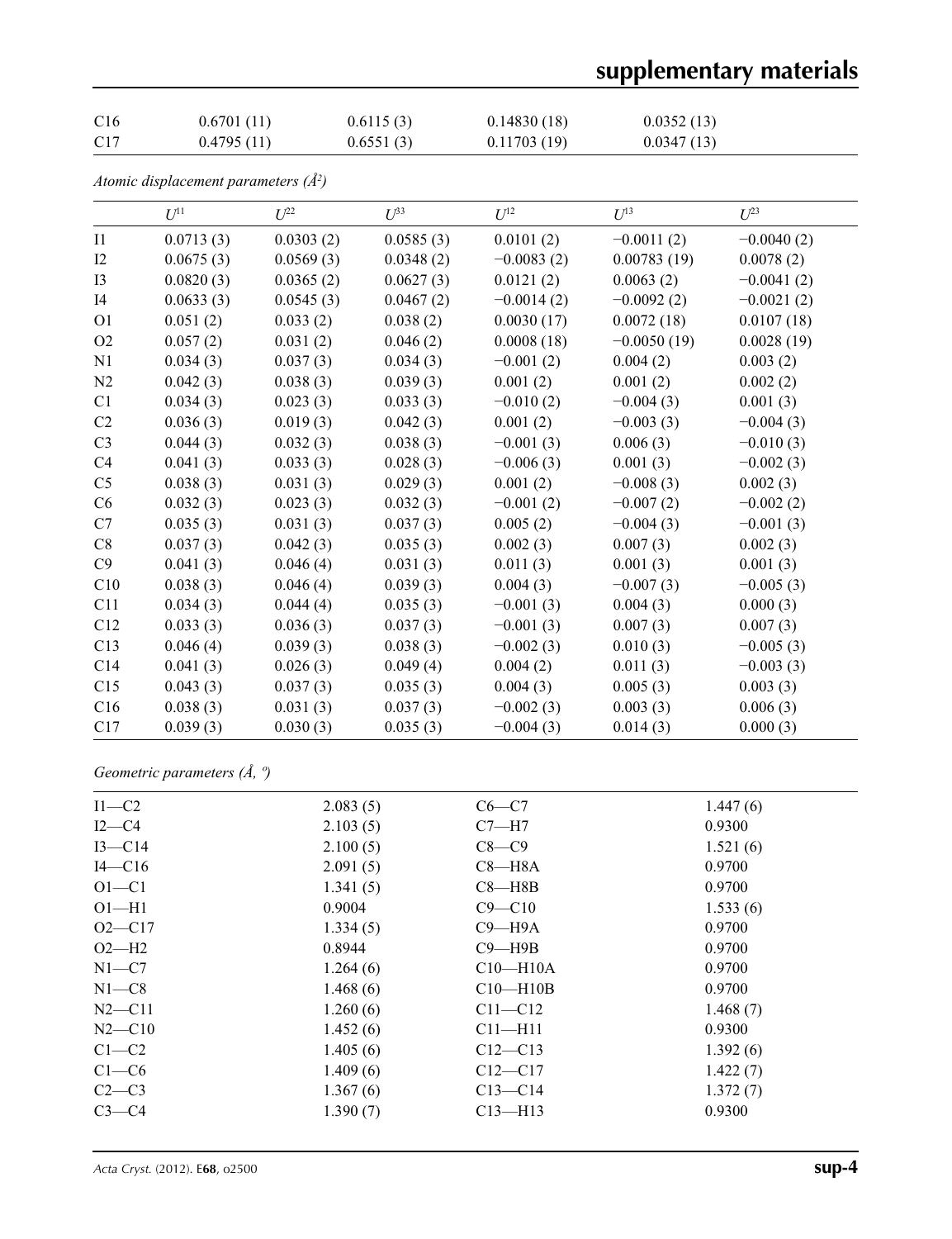| $C3-H3$             | 0.9300      | $C14 - C15$            | 1.392(7)    |
|---------------------|-------------|------------------------|-------------|
| $C4 - C5$           | 1.370(6)    | $C15 - C16$            | 1.364(6)    |
| $C5-C6$             | 1.397(6)    | $C15 - H15$            | 0.9300      |
| $C5 - H5$           | 0.9300      | $C16 - C17$            | 1.397(7)    |
|                     |             |                        |             |
| $Cl - O1 - H1$      | 108.6       | $C8-C9-H9A$            | 108.9       |
| $C17 - O2 - H2$     | 107.0       | $C10-C9-H9A$           | 108.9       |
| $C7 - N1 - C8$      | 119.9(4)    | $C8-C9$ -H9B           | 108.9       |
| $C11 - N2 - C10$    | 121.4(4)    | $C10-C9-$ H9B          | 108.9       |
| $O1 - C1 - C2$      | 119.7(4)    | Н9А-С9-Н9В             | 107.7       |
| $O1 - C1 - C6$      | 121.7(5)    | $N2 - C10 - C9$        | 110.7(4)    |
| $C2-C1-C6$          | 118.5(5)    | $N2 - C10 - H10A$      | 109.5       |
| $C3-C2-C1$          | 120.4(4)    | $C9 - C10 - H10A$      | 109.5       |
| $C3 - C2 - I1$      | 119.6(4)    | $N2 - C10 - H10B$      | 109.5       |
| $C1 - C2 - I1$      | 120.0(4)    | $C9 - C10 - H10B$      | 109.5       |
| $C2 - C3 - C4$      | 120.4(5)    | H10A-C10-H10B          | 108.1       |
| $C2-C3-H3$          | 119.8       | $N2 - C11 - C12$       | 122.1(5)    |
| $C4-C3-H3$          | 119.8       | $N2 - C11 - H11$       | 118.9       |
| $C5-C4-C3$          | 120.7(5)    | $C12 - C11 - H11$      | 118.9       |
| $C5 - C4 - I2$      | 119.7(4)    | $C13 - C12 - C17$      | 120.1(5)    |
| $C3 - C4 - I2$      | 119.6(4)    | $C13 - C12 - C11$      | 120.6(5)    |
| $C4-C5-C6$          | 119.8(5)    | $C17 - C12 - C11$      | 119.3(5)    |
| $C4-C5-H5$          | 120.1       | $C14 - C13 - C12$      | 119.6(5)    |
| $C6-C5-H5$          | 120.1       | $C14 - C13 - H13$      | 120.2       |
| $C5-C6-C1$          | 120.0(5)    | $C12 - C13 - H13$      | 120.2       |
| $C5 - C6 - C7$      | 120.5(4)    | $C13-C14-C15$          | 120.9(5)    |
| $C1-C6-C7$          | 119.4(5)    | $C13-C14-I3$           | 120.0(4)    |
| $N1-C7-C6$          | 122.9(5)    | $C15 - C14 - I3$       | 119.1(4)    |
| $N1-C7-H7$          | 118.6       | $C16-C15-C14$          | 120.1(5)    |
| $C6 - C7 - H7$      | 118.6       | $C16-C15-H15$          | 119.9       |
| $N1 - C8 - C9$      | 113.1(4)    | $C14 - C15 - H15$      | 119.9       |
| $N1-C8-H8A$         | 109.0       | $C15-C16-C17$          | 121.1(5)    |
| $C9-C8-H8A$         | 109.0       | $C15-C16-14$           | 120.5(4)    |
| $N1-C8 - H8B$       | 109.0       | $C17 - C16 - I4$       | 118.4(4)    |
| $C9 - C8 - H8B$     | 109.0       | $O2 - C17 - C16$       | 120.3(5)    |
| H8A-C8-H8B          | 107.8       | $O2-C17-C12$           | 121.6(5)    |
| $C8 - C9 - C10$     | 113.3(4)    | $C16-C17-C12$          | 118.1(5)    |
|                     |             |                        |             |
| $O1 - C1 - C2 - C3$ | 175.1(4)    | $C11 - N2 - C10 - C9$  | $-127.5(5)$ |
| $C6-C1-C2-C3$       | $-3.9(7)$   | $C8-C9-C10-N2$         | $-55.5(6)$  |
| $O1 - C1 - C2 - I1$ | $-6.0(6)$   | $C10 - N2 - C11 - C12$ | $-179.9(4)$ |
| $C6 - C1 - C2 - I1$ | 174.9(3)    | $N2 - C11 - C12 - C13$ | $-179.5(5)$ |
| $C1 - C2 - C3 - C4$ | 1.8(7)      | $N2-C11-C12-C17$       | 0.5(8)      |
| $I1-C2-C3-C4$       | $-177.0(4)$ | $C17-C12-C13-C14$      | 0.9(8)      |
| $C2 - C3 - C4 - C5$ | 1.2(7)      | $C11-C12-C13-C14$      | $-179.0(5)$ |
| $C2-C3-C4-I2$       | $-179.4(3)$ | $C12-C13-C14-C15$      | 1.1(8)      |
| $C3 - C4 - C5 - C6$ | $-2.0(7)$   | $C12-C13-C14-I3$       | 177.9(4)    |
| $I2-C4-C5-C6$       | 178.6(3)    | $C13-C14-C15-C16$      | $-1.6(8)$   |
| $C4 - C5 - C6 - C1$ | $-0.2(7)$   | $I3-C14-C15-C16$       | $-178.4(4)$ |
|                     |             |                        |             |